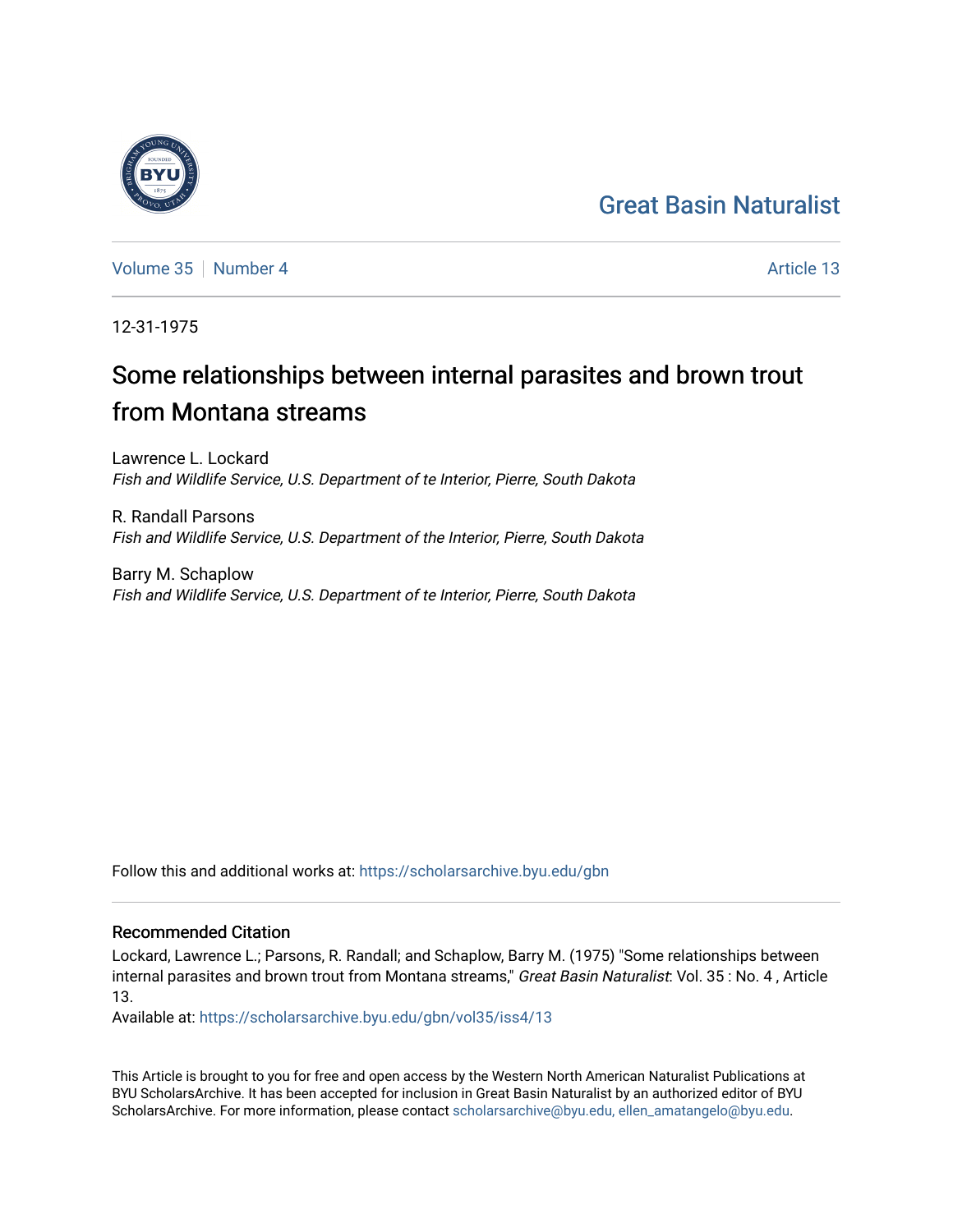#### SOME RELATIONSHIPS BETWEEN INTERNAL PARASITES AND BROWN TROUT FROM MONTANA STREAMS

Lawrence L. Lockard<sup>1</sup>, R. Randall Parsons<sup>1</sup>, and Barry M. Schaplow<sup>1</sup>

ABSTRACT.— Forty-five percent of 306 brown trout from 16 Montana streams were infected with one or more of the nematodes Cystidicoloides salvelini, Bulbodacnitis globosa, Rhabdochona and Eustrongylides sp. The relationships between incidence and intensity of nematode infections and age and sexual maturity of the host fish were studied. Generally, sexually mature female brown trout had a higher rate of infection and had more nematodes per infected fish than immature fe-<br>male brown trout. Higher incidence and intensity of infection in sexually mature fish was attributed to more aggressive feeding behavior leading to more exposure to the intermediate hosts (mayflies) of the nematode parasites.

Numerous parasitological surveys of trout in North America have been re ported; however, few have included in formation on the parasites of brown trout (salmo trutta). Van Cleave and Mueller (1934) studied 13 brown trout from Oneida Lake, New York, and <sup>3</sup> from one of its tributary streams. Fifty-eight Wisconsin brown trout were studied by Bangham (1946) and Fischthal (1947a, 1947b, 1950, and 1952), with 54 originating from streams. In the western geographic region of the United States the studies of Bangham (1951), Hugghins (1959), Al exander (1961), and Fox (1962) include information on the parasites of brown trout. In these studies a total of 55 brown trout were examined: 51 from lakes and 4 from streams. Heckmann (1971) ex amined 28 brown trout from Montana for blood parasitism.

This study is an attempt to examine some relationships between internal parasites, brown trout, and the fish's stream habitat. It is based on the necropsy of 306 brown trout collected from 17 sites on 16 streams in south and western Montana. The specimens were collected in early September through October (1972 and 1973) just prior to and during the spawning seasons. According to Van Cleave and Mueller (1934), fish are most heavily parasitized in the summer season when they are most actively feeding. Since Fox (1962) found nematode infections in Montana brown and rainbow^ trout (Salmo gairdneri) highest in August and September, these findings may be indicative of near maximum parasite infections for brown trout in Montana streams.

#### Methods and Materials

All fish were collected by use of electro fishing gear described by Vincent (1967). Collecting sites were selected to reflect a wide range of geographic locations (Fig. 1), and physical and chemical conditions (Table 1). Collections were taken on both sides of the Continental Divide from streams belonging to the Clark Fork of the Columbia, Yellowstone, and Missouri River drainages. At least one fall, winter, and summer measurement of conductivi ty and alkalinity was made on each stream. These field measurements were averaged with the available yearly conductivity and alkalinity averages ob tained from Water Resources Data for Montana (USGS 1972). Discharge values were obtained by averaging available yearly values from the above USGS rec ords with values measured or estimated by fisheries biologists of the Montana Department of Fish and Game. The streams sampled varied in average dis charge from 5 cubic feet per second to 1,409 cubic feet per second, in average conductivity from 70 to 1,387 micromhos /cm at 25 C., and in alkalinity from 49 to 221 ppm CaCO'. Ecologically the streams are diverse although they all support nat urally reproducing populations of brown trout.

Immediately after capture the fish were preserved in 10 percent formalin, washed in water and stored in 40 percent isopro pyl alcohol for later examination. Parker (1963) indicates fish shrink about 3-4 percent in length and gain between <sup>5</sup> and 12 percent in weight when preserved in formalin. About three to eight months after collection fish were individually

<sup>&</sup>lt;sup>1</sup>Fish and Wildlife Service, U.S. Department of the Interior, P.O. Box 250, Pierre, South Dakota 57501.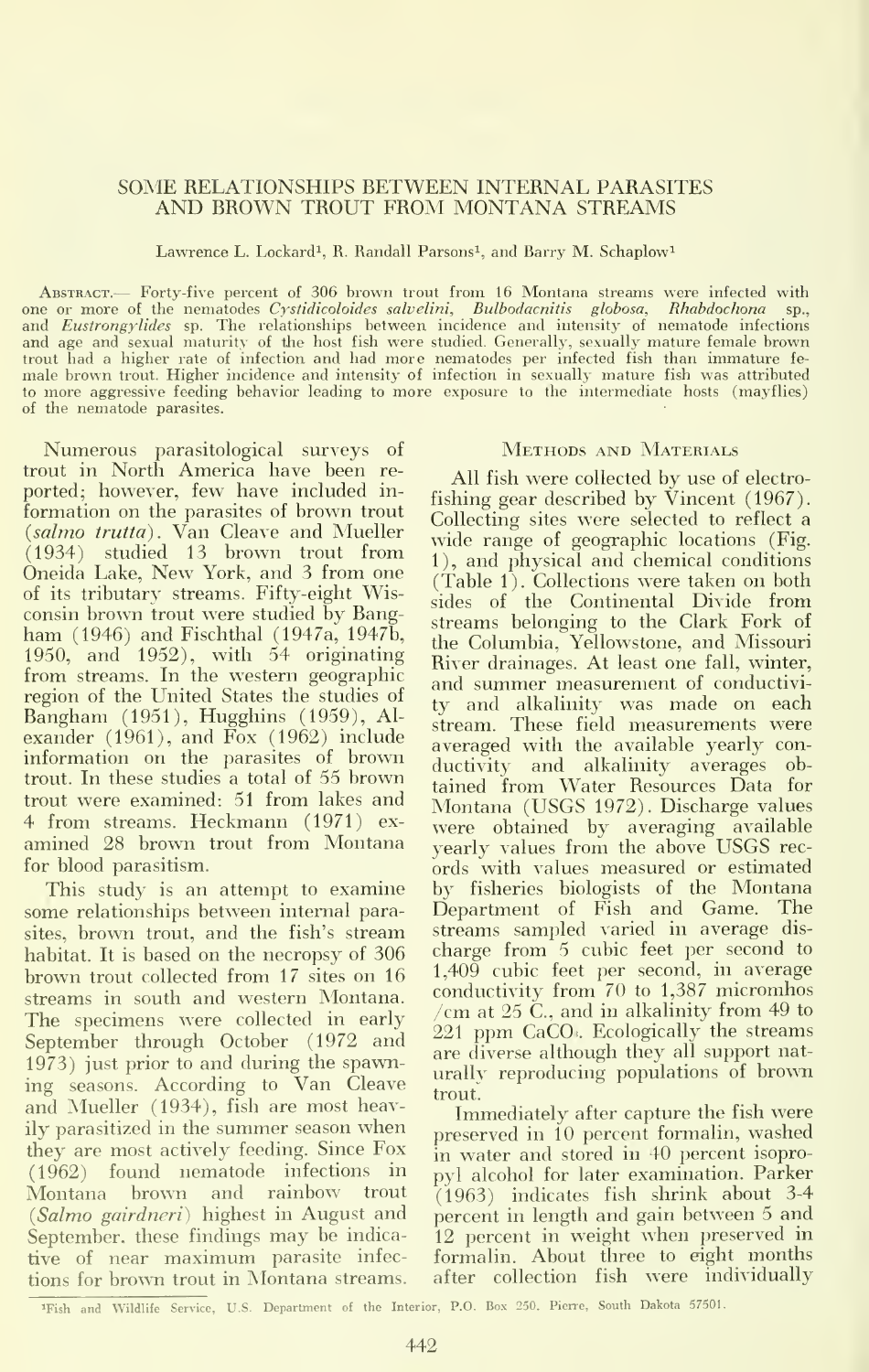

Fig. 1. Map showing location of collecting sites.

| Collection<br>site no.1 | Stream                     | Stream<br>dis-<br>charge | Cond. | Alk. | #<br>Fish | $C'_{O}$<br>Par. | Ave. $#$<br>worms<br>par./fish |
|-------------------------|----------------------------|--------------------------|-------|------|-----------|------------------|--------------------------------|
|                         | Madison R.                 | 1409                     | 249   | 107  | 13        | 100              | 68.7                           |
| $\overline{2}$          | Big Hole R.                | 1125                     | 207   | 117  | 19        | 100              | 14.3                           |
| $\overline{3}$          | W. Gallatin R.             | 791                      | 230   | 118  | 17        | 100              | 21.7                           |
| $\ddot{\phi}$           | St. Regis R.               | 555                      | 80    | 51   | 22        | 14               | 1.7                            |
| $\overline{5}$          | Beaverhead R.              | 405                      | 521   | 193  | 14        | 43               | 1.7                            |
| 6                       | E. Gallatin R.             | $400*$                   | 360   | 195  | 15        | 87               | 3.9                            |
|                         | Rock Cr.                   | 169                      | 70    | 49   | 16        | 63               | 3.4                            |
| 8                       | Shields R.                 | 159                      | 402   | 221  | 11        | 18               | 1.5                            |
| 9                       | L. Blackfoot R.            | 105                      | 612   | 188  | 28        | 21               | 1.2                            |
| 10                      | O'Dell Cr.                 | $100*$                   | 348   | 167  | 11        | $46 \,$          | 3.0                            |
| 11                      | So. F. Musselshell R.      | 83                       | 561   | 243  | 13        | 8                | 1.0                            |
| 12                      | Baker Cr.                  | $70*$                    | 317   | 154  | 28        | 39               | 1.9                            |
| 13                      | L. Prickley Pear Cr.       | 69                       | 358   | 195  | 21        | $\mathcal{L}$    | 1.0                            |
| 14                      | 16 Mile Cr.                | $50*$                    | 522   | 195  | 13        | $\Omega$         | $\overline{0}$                 |
| 15                      | Bluewater Cr. <sup>2</sup> | 28                       | 1387  | 214  | 27        | 56               | 2.1                            |
| 16                      | Bluewater Cr. <sup>3</sup> | 18                       | 798   | 209  | 22        | 77               | 3.7                            |
| 17                      | Flagstaff Cr.              | $5*$                     | 405   | 197  | 16        | $\Omega$         | $\theta$                       |

Table 1. Selected physical and chemical characteristics of 16 Montana streams and the incidence and intensity of nematode infections in brown trout from them.

\*Estimated by fisheries biologists of the Montana Department of Fish and Game.

<sup>1</sup>See Figure 1

See Figure 1<br>
<sup>2</sup>Section below Bluewater Fish Hatchery<br>
<sup>3</sup>Section above Bluewater Fish Hatchery

measured and weighed, and scale samples were taken for age determinations. The ovaries were removed for an unrelated fecundity study (Lockard 1974) and consequently were not included in this necropsy. Also, the heart and gas bladder were excluded because they were either mutilated or lost when the ovaries were removed. The procedure for necropsy

was as follows. The gills and external body of the fish were examined for ectoparasites and fluke metacercaria, although the preserving and handling procedures greatly reduced the chances of discovering parasitic copepods, leeches, or monogenetic flukes. After removal of the remaining internal organs, the liver was dissected into small pieces, placed in a jar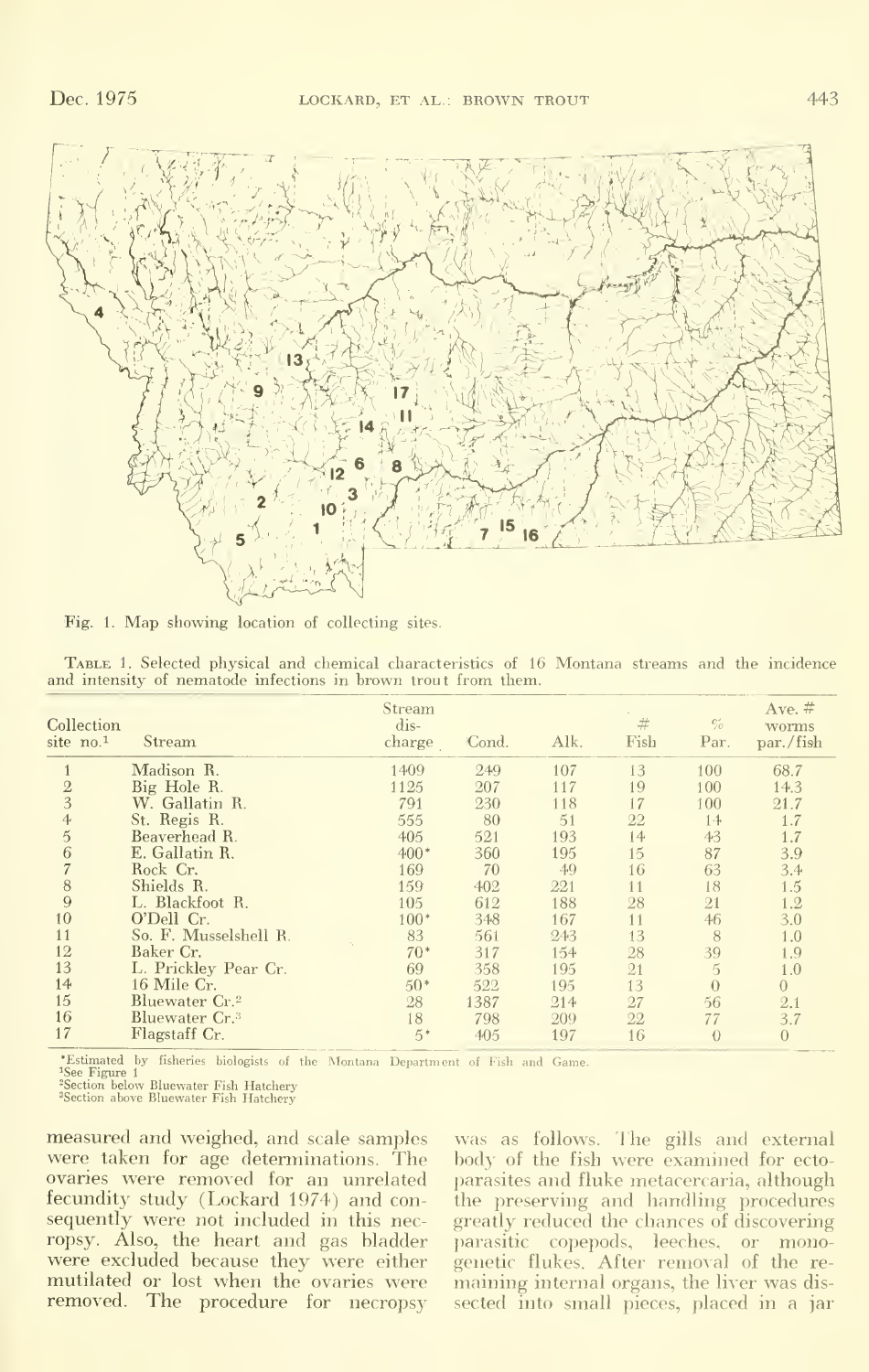with water, and put on a mechanical shaker for 5-10 minutes. The contents were then washed onto a 200-mesh col lecting screen and examined in an il luminated tray (Barber and Lockard 1973). The gastrointestinal tract was opened and its component parts scraped and placed with their contents in jars of water. After 5-10 minutes on the mechanical shaker, the contents of each jar were examined in the illuminated tray. The kidney and testes were examined<br>grossly, and observed abnormalities observed abnormalities checked microscopically. Recovered nematodes were placed in 70 percent alcohol-5 percent glycerine and later mounted in glycerine.

#### **RESULTS**

Parasites were found throughout the upper digestive tract from the esophagus to the pyloric caeca. The examinations revealed that 45 percent of the 306 fish<br>brown trout were infected with one to thre<br>four genera of nematodes. Table 2 lists par: the occurrence of each taxon in a given stream. Identification of Cystidicoloides salvelini, Bulbodacnitis globosa, and Rhabdochona sp. was confirmed by Dr. James R. Adams, University of British Columbia (personal correspondence). The Rhabdochona sp. apparently is <sup>a</sup> new species and has been submitted to Dr. Morovec in Prague, Czechoslovakia, for further identification.

Inspection of Table <sup>1</sup> indicated an ap parent relationship between the size of stream discharges, the percent parasitism (incidence) in fish and average number of worms per parasitized fish (intensity). Regression analyses were performed to test these relationships. The percentage of fish parasitized regressed on stream<br>size was found to be correlated  $(R^2=0.46)$ ; T test  $P= 0.003$ ). The average number of nematodes per parasitized fish regressed on stream discharge was found to be highly correlated  $(\tilde{R}^2=0.68; T$  test  $\tilde{P}=$  $0.00004$ ).

The 306 fish used for this study ranged from 6.4 to 20.7 inches (16.3 to 52.6 cm) in total length and from 0.11 to 3.90 pounds  $(49.9$  to  $1769.0$  grams) in weight with the mean length and weight being 12.3 inches (31.2 cm) and 0.93 pounds (421.8 grams). To test for a possible correlation between length of fish and in tensity of parasitism, a regression of number of nematodes per infected fish on fish length was made on fish from the three collections with the highest percent parasitism (Table 1). Fish from each stream were tested individually to compensate for varying intensities of parasit ism and differences in mean size of fish between streams. There was no significant correlation at the 0.5 level between number of parasites and length of host in fish from the Madison River, Big Hole River, and the West Gallatin River.

The relationship of fish age to the in cidence and intensity of parasitism is shown in Table 3. Differences in the per- cent of infected fish between age classes

|                | Collection site                               | Rhabdo-<br>chona | Bulbodac-<br>nitis | $Cvstidi-$<br>coloides | Eustrong-<br>$y$ <i>lides</i> |
|----------------|-----------------------------------------------|------------------|--------------------|------------------------|-------------------------------|
|                | (Madison R.)                                  | $\mathbf x$      | $\mathbf x$        | $\bf x$                | $\mathbf x$                   |
|                | Big Hole R.)                                  | $\mathbf x$      | $\bf{x}$           | $\bf x$                |                               |
| 3              | (W. Gallatin R.)                              | $\bf x$          | $\bf x$            | $\mathbf x$            |                               |
| 4              | St. Regis R.)                                 | $\mathbf x$      | $\mathbf x$        |                        |                               |
| $\overline{5}$ | (Beaverhead R.)                               | $\mathbf X$      | $\mathbf x$        |                        |                               |
| 6              | (E. Gallatin R.)                              | $\bf{X}$         |                    | $\bf x$                |                               |
|                | (Rock Cr.)                                    | $\mathbf x$      |                    | $\mathbf x$            |                               |
| 8              | (Shields R.)                                  | $\mathbf x$      |                    |                        |                               |
| 9              | (L. Blackfoot R.)                             | $\mathbf x$      |                    |                        |                               |
| 10             | (O'Dell Cr.)                                  | $\bf{x}$         |                    | $\mathbf{x}$           |                               |
| 11             | So. F. Musselshell R.)                        |                  | $\mathbf x$        |                        |                               |
| 12             | Baker Cr.)                                    | $\bf{X}$         | $\mathbf x$        | $\mathbf x$            |                               |
| 13             | (L. Prickley Pear Cr.)                        | $\mathbf x$      |                    |                        |                               |
| 14             | $(16 \text{ Mile Cr.})$                       |                  |                    |                        |                               |
| 15             | (Bluewater Cr.) <sup>1</sup>                  | $\mathbf{X}$     | $\mathbf X$        |                        |                               |
| 16<br>17       | Bluewater Cr.) <sup>2</sup><br>Flagstaff Cr.) | $\bf{X}$         | $\mathbf x$        |                        |                               |

Table 2. Occurrence of nematode genera in brown trout from 16 Montana streams.

<sup>1</sup>Section above Bluewater Fish Hatchery

<sup>2</sup>Section below Bluewater Fish Hatchery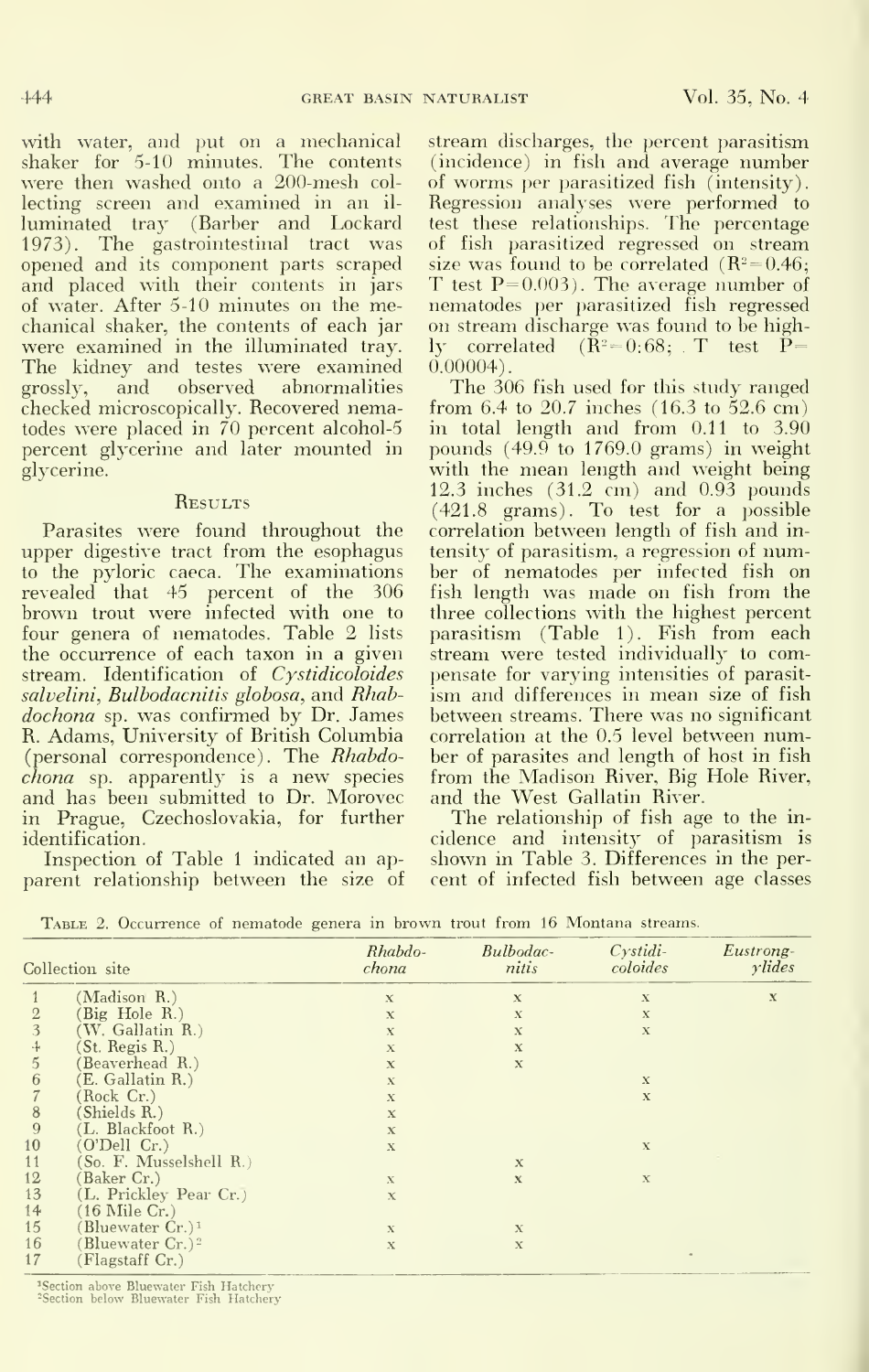TABLE 3. Incidence and intensity of parasitism in age classes of brown trout.

| Age class    | Fish | $\sigma_{0}$<br>Infected | Ave. $# \overline{worms}/$<br>infected fish |
|--------------|------|--------------------------|---------------------------------------------|
|              | 58   | 50                       | 2.4                                         |
| Н            | 137  | 38                       | 9.1                                         |
| $III+$       | 111  | 52                       | 21.3                                        |
| Total (ave.) | 306  | (45)                     | (12.8)                                      |

were tested by a method of Arkin and Colton (1972) with results showing no significant differences between age class es I and II, and I and  $III^+$  at the  $0.05$ level. Although the difference in the per cent of fish infected in age classes II and  $III^+$  was statistically significant (P= 0.028) it was not considered to be bio logically significant. As the age of the fish increased the average number of worms per infected fish also increased (Table 3). These differences in the in tensity of parasitism between age classes shown in Table <sup>3</sup> were significant at the 0.05 level.

The relationship of incidence and intensity of parasitism to age and sexual maturity in brown trout is given in Table 4. Significantly (0.05 level) more mature fish than immature fish in age classes <sup>I</sup> and II and in the overall total were in fected. However, there was no significant difference between the incidence of parasitism in mature and immature fish in age class  $III<sup>+</sup>$ . Mature fish in age classes II and III<sup>+</sup> and the overall total also had a significantly higher number of worms per fish than immature fish. In age class <sup>I</sup> there were no significant differences in the average number of worms in mature and immature brown trout.

Tests were made to determine the re lationship of the chemical productivity of each stream with the degree of parasit ism in its fish. No significant (0.05 level) correlations were found when percent parasitism and average number of worms

per parasitized fish were regressed on stream conductivities and alkalinities.

In the five streams (Big Hole River, Baker Creek, Little Prickley Pear Creek, Bluewater Creek, and Flagstaff Creek) from which the 48 males were collected, there was no significant difference be tween their rate of infection (45.8 per cent) and that of females from the same streams (48.2 percent).

#### **Discussion**

Incidence of parasitism in brown trout varies with species of parasite and with habitat of the host fish. Fox (1962) found 30 brown trout from Meadow Lake, Montana, infected with fluke metacercaria of Bolbophorus confusus. Five of the 30 brown trout had immature stages of the nematode Eustrogylides sp. encysted within the body and <sup>1</sup> of the 30 had an unidentified nematode in its digestive tract. Van Cleave and Mueller (1934) examined 13 brown trout from Oneida Lake and 3 collected from Black Creek about one mile from its confluence with Oneida Lake, New York. The stream-inhabiting brown trout had the nematode Cystidicoloides hardwoodi exclusively, whereas the lake-inhabiting brown trout had the nematode Spinitectus gracilis and never *C. hardwoodi.* In over  $1,000$  fish from the lake *C. hardwoodi* was never taken; thus it was probably limited to streams.

In correlating parasitism to habitat, Van Cleave and Mueller (1934) conclude "that in fishes of wide range through a variety of environmental types, the type of parasitism is more or less closely cor related with the habitat from which the fish is taken." Bangham (1951) states "the fact that there were not many dif ferent types of habitats limited the numbers of various parasite species." Stream habitat may not favor the intermediate hosts of many lake parasites, i.e., cestodes

TABLE 4. Incidence and intensity of parasitism related to sexual maturity and age of brown trout.

| Age                      |            | $\%$      | % Infected |           | Ave. $# \overline{worms}/$<br>infected fish |               |  |
|--------------------------|------------|-----------|------------|-----------|---------------------------------------------|---------------|--|
| class                    | Fish       | Sex. Mat. | Sex. mat.  | Sex. imm. | mat.<br>Sex.                                | Sex.<br>imm.  |  |
|                          | 58<br>137  | IJ        | 82         | 43<br>28  | L.O                                         | 2.5<br>5.9    |  |
| $(II +$<br>Total<br>Ave. | 111<br>306 | 88<br>60) | 52<br>53   | 54<br>34  | 23.7<br>17.1                                | $+4.4$<br>4.2 |  |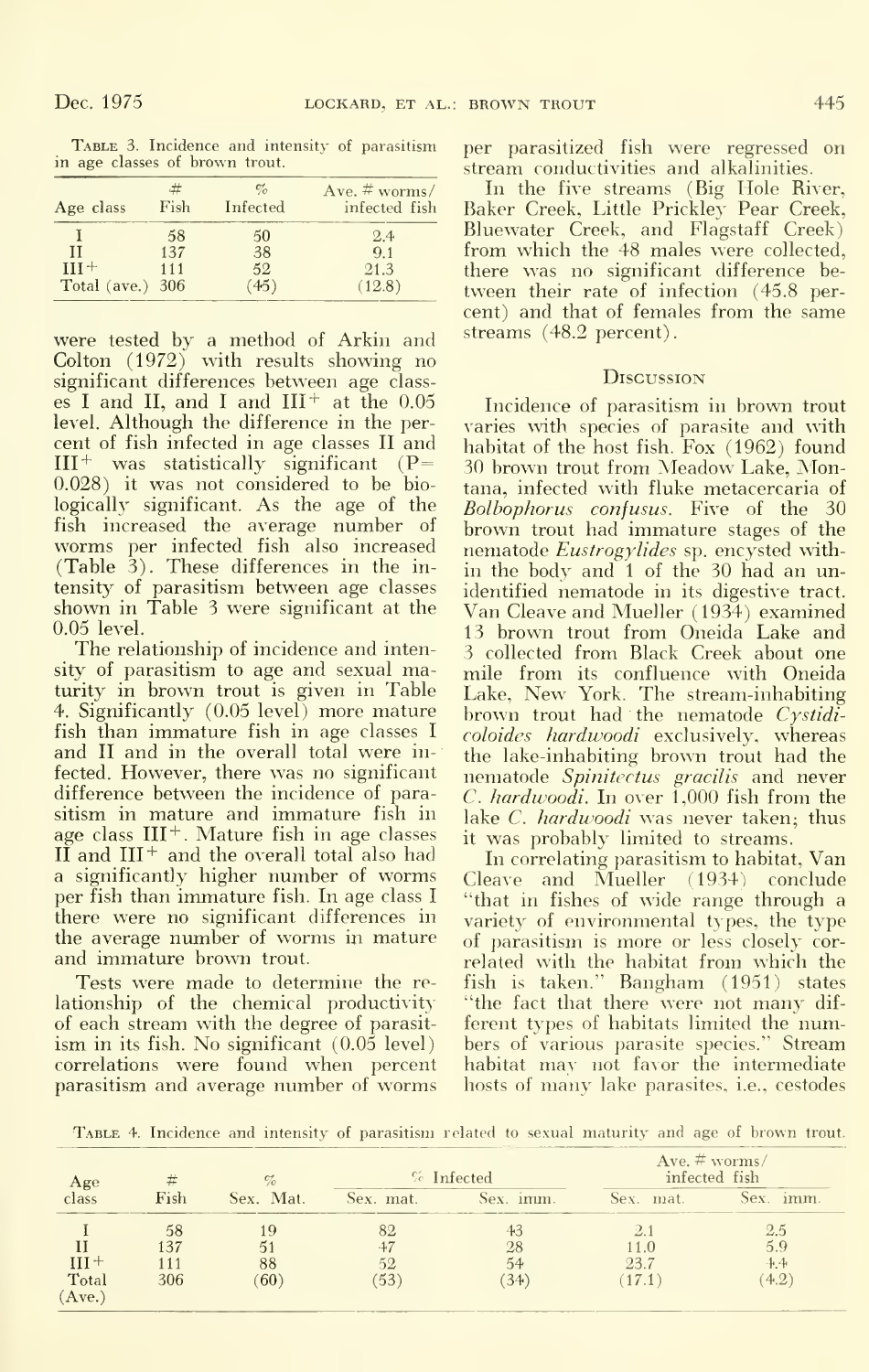(copepods), trematodes (snails), acantho cephalans ( Crustacea). Parasitic cope pods and monogenetic flukes not com mon in streams may be favored by the lake environment. This would partially explain why nematodes were the only parasites found in these brown trout from cold water stream habitats.

Hugghins (1959) found no parasitism in four brown trout from Black Hills streams in South Dakota. Van Cleave and Mueller (1934) classified the fre quency of occurrence of six species of parasites in brown trout as "occasional" based on <sup>a</sup> scale of abundant, common, oc casional, and rare. Forty-one percent of 58 brown trout from Wisconsin streams and ponds were parasitized (Bangham 1946, and Fischthal 1947a, 1947b, 1950, 1952). This is comparable to the 45 per cent incidence of parasitism found in this study.

The correlation of size of stream with incidence and intensity of parasitism was shown in Table 1. It can be seen from Table 2 that large streams have a greater diversity of species of nematodes than small streams. It would be expected in a large river with diverse habitat niches that the chance of intermediate and definitive hosts for a certain parasite exist ing together would be greater than in a smaller stream with a more restricted type of habitat.

Fox (1962) states that, in general, the longer the trout, the greater the number of individual parasites and kinds of parasites it contained. This is related to longer exposure time to parasitism, since the body length is generally determined by age. Woodbury (1940) summarized 12 previous investigations and reported that the longer fish had greater numbers of parasites in nine of these studies. Conversely, Langlois (1936) and Hubbs (1927) found shorter fish the most heavily parasitized. In this study no correlation – mature fish.<br>between fish length and intensity of in- – McFadden, between fish length and intensity of infection was found in fish from the three streams with 100 percent parasitism. However, the fish in these streams were not proportionately representative of all age classes; thus these results do not rule out a relationship between age and intensity of infection. This study did not show^ that older fish were generally more likely to be infected than younger fish (Table 3).

However, it can be seen from Table 3 that as the age of the fish increases, so does the average number of worms per in fected fish. This could be related to the older fish having more exposure time to })arasites than the younger ones do.

The relationships of incidence and in tensity of infection to feeding aggressive ness of fish as expressed by sexual maturity was examined. A higher percentage of mature fish was parasitized than im mature fish in the overall total and for age classes <sup>I</sup> and II (Table 4). The dif ference between infection rates between mature and immature fish in the overall total could be attributed to older mature fish having more exposure time to the parasites than younger fish do. However, the differences in infection rates between mature and immature fish within age classes <sup>I</sup> and II could be the result of the fastest-growing (most-aggressive) fish in an age class reaching sexual maturity be fore less-aggressive fish. Bagenal (1969) fed different quantities of food to two groups of brown trout and found that the more aggressive of the under-fed fish took more than their share of the food. Consequently, the more aggressive of the starved fish had growth comparable with that of the well-fed fish. He also found that more of the better-fed fish were mature than the under-fed fish. There were no significant differences (0.05 level) be tween mature and immature fish in the percent infected for age class  $III^+$ . Nielson (1953) noted that brown trout in Cali fornia began a shift in feeding habits from strictly aquatic invertebrate forms to partial diets of fish in the third year of life. An explanation for the similar per cent infections for mature and immature age class  $III^+$  fish (Table 4) could be this change in feeding habits in which the parasite intermediate hosts (mayflies) would be preyed upon less by the larger mature fish.

Cooper, and Anderson (1965) state that perhaps some combination of chronological age and growth rate (or the factors which determine growth rate), a "physiological age", de termines the age of sexual maturity. One factor which influences growth rate and thus age at sexual maturity is the feed ing aggressiveness of a fish. If sexually mature fish feed more actively than sex-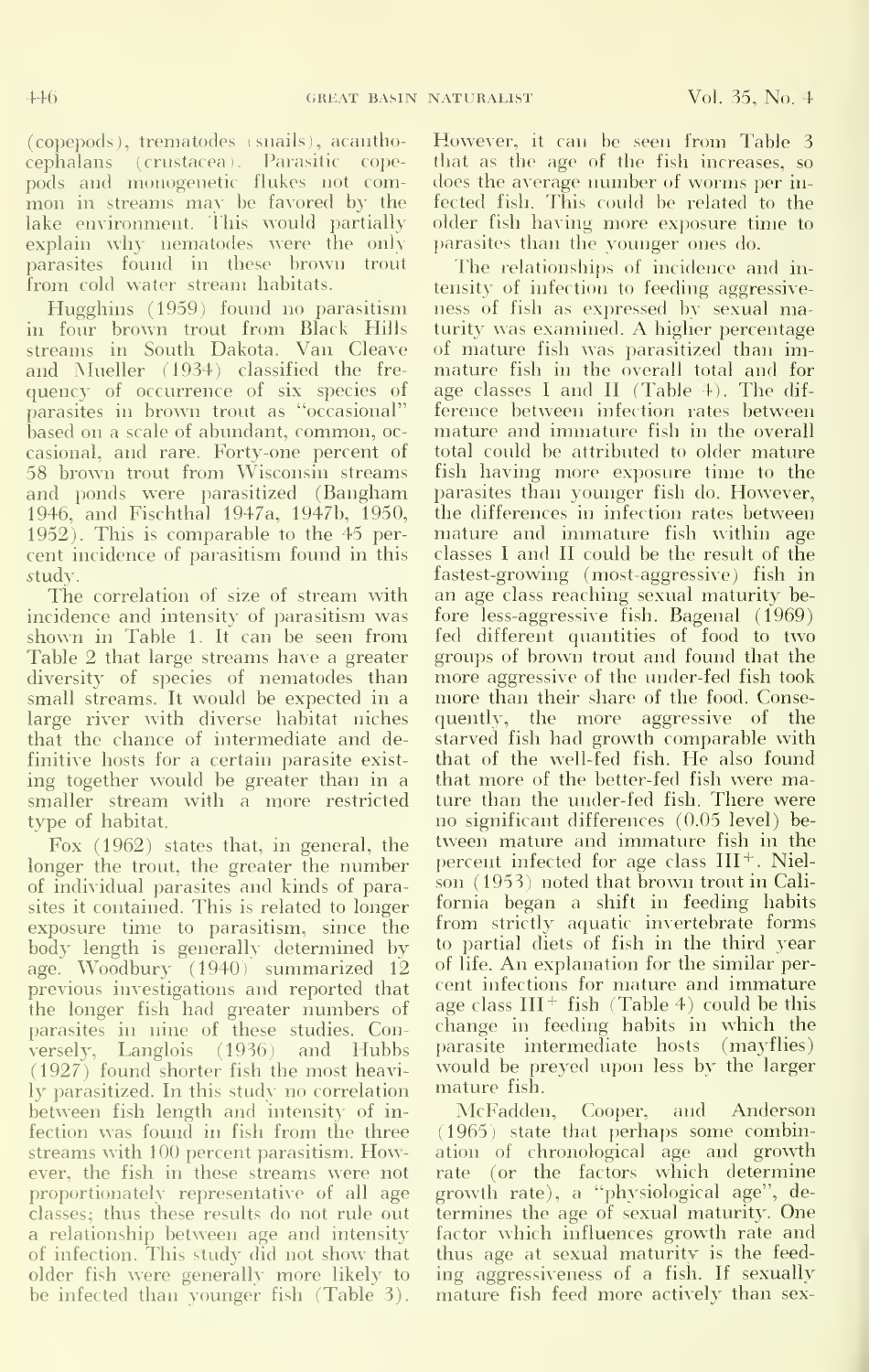ually immature fish, then mature fish of a given age would be larger than the im mature fish in that age class and would have more exposure to parasitism through their aggressive feeding habits. The fol lowing is <sup>a</sup> comparison of mean lengths of mature and inmiature female brown trout within age classes. In age class I, only the Bluewater Creek collections con tained mature females, and they had a mean length of 8.0 inches while the im mature females from Bluewater Creek were 7.5 inches in mean length. Mature female fish from all streams of age class es II and  $III^+$  had mean lengths of 13.3 and 15.1 inches, respectively; while the immature females from these age classes had mean lengths of 11.0 and 12.9 inches, respectively. Thus sexually mature fish within an age class are larger than sexually immature fish. This could be the result of more aggressive feeding habits. The most actively feeding fish would have more chances to encounter the intermediate hosts (mayflies, Hoff man 1967) of these nematode parasites {Cystidicoloides sp. and Rhabdochona sp. were 99.4 percent of all worms found) and thus more of them would be infected.

This theory to explain differences in infection rates between mature and im mature fish within age classes is rein forced by inspection of the average number of worms per parasitized fish in age classes (Table 4). The mature fish in age classes  $II$  and  $III^+$  and for the overall total have a higher average number of worms per fish than the immature fish. This suggests that the more actively feed ing mature fish within an age class are exposed more to parasitism by their feed ing habits than less actively feeding im mature fish.

In age class <sup>I</sup> (Table 4) there was no significant difference (0.05 level) be tween mature and immature brown trout in the average number of worms per infected fish, possibly because exposure time was too short for significant differences to be expressed

Fox (1962) found little relationship be tween incidence of parasitism and condition of trout. He states that possibly ". . . analysis of fecundity will show that parasite incidence does effect some host conditions." Comparison of the findings of this study with those of a fecundity

study on the same fish (Lockard 1974) indicates that no general relationship be tween parasitism and fecundity exists. Table <sup>1</sup> shows the Madison and West Gallatin rivers were highly parasitized; in the above fecundity study they had the highest fecundity (steepest slopes of the regressions of number of eggs on fish length for a stream). Thus parasitism apparently did not adversely affect the fe cundity of infected fish.

#### **ACKNOWLEDGMENTS**

The authors express their appreciation to Dr. David E. Worley of Montana State University for providing laboratory space and equipment, and to Dr. William R. Gould of Montana State University and Mr. George D. Holton of the Montana Department of Fish and Game for re viewing the manuscript.

#### **BIBLIOGRAPHY**

- Alexander, C. G. 1961. A survey of parasites
- of Oregon trout. Report to Oregon State<br>Game Commission. 34 pp.<br>Arkin, H., ..., R. R. Colton. 1970. Statisti-<br>cal methods. Barnes and Noble Books, New
- York. 344 pp. Bagen.\l, T. B. i1969. The relationship between food supply and fecundity in brown trout Salmo trutta. L. J. Fish Biol. (1969) 1:167-
- 
- 182.<br>BANGHAM, R. V. 1946. Parasites of northwest<br>Wisconsin fishes. Trans. Wisconsin Acad.<br>Sci., Arts and Lett. 36:291-325.<br>------. 1951. Parasites of fish in the upper<br>Snake River drainage and in Yellowstone<br>Lake, Wyoming.
- tana, with a checklist of their internal para-
- sites. Great Basin Nat. 33(1):53-60.<br>FischTHAL. J. H. 1947a. Parasites of northwest Wisconsin fishes. L The 1944 survey. Trans. Wisconsin Acad. Sci. 37:157-220.
- . 1947b. Parasites of Brule River fishes. Brule River survey: Rep. no. 6. Tians. Wis-consin Acad. Sci. 37:275-278.
	- . 1950. Parasites of northwest Wisconsin fishes IL The 1945 survey. Trans. Wis-consin Acad. Sci. 49(1) :87-l 13.
- 1952. Parasites of northwest Wisconsin fishes III. The 1946 survey. Trans. Wisconsin Acad. Sci. 41:17-58.
- Fox. A. 4962. Parasite incidence in relation to size and condition of trout from two Montana lakes. Trans. Amer. Micr. Soc. 81(2): 179-184.
- HECKMANN, R. A. 1971. Blood parasitism of<br>some fishes from Montana and Yellowstone<br>National Park. J. Wildlife Diseases (1971) 7:3-4.